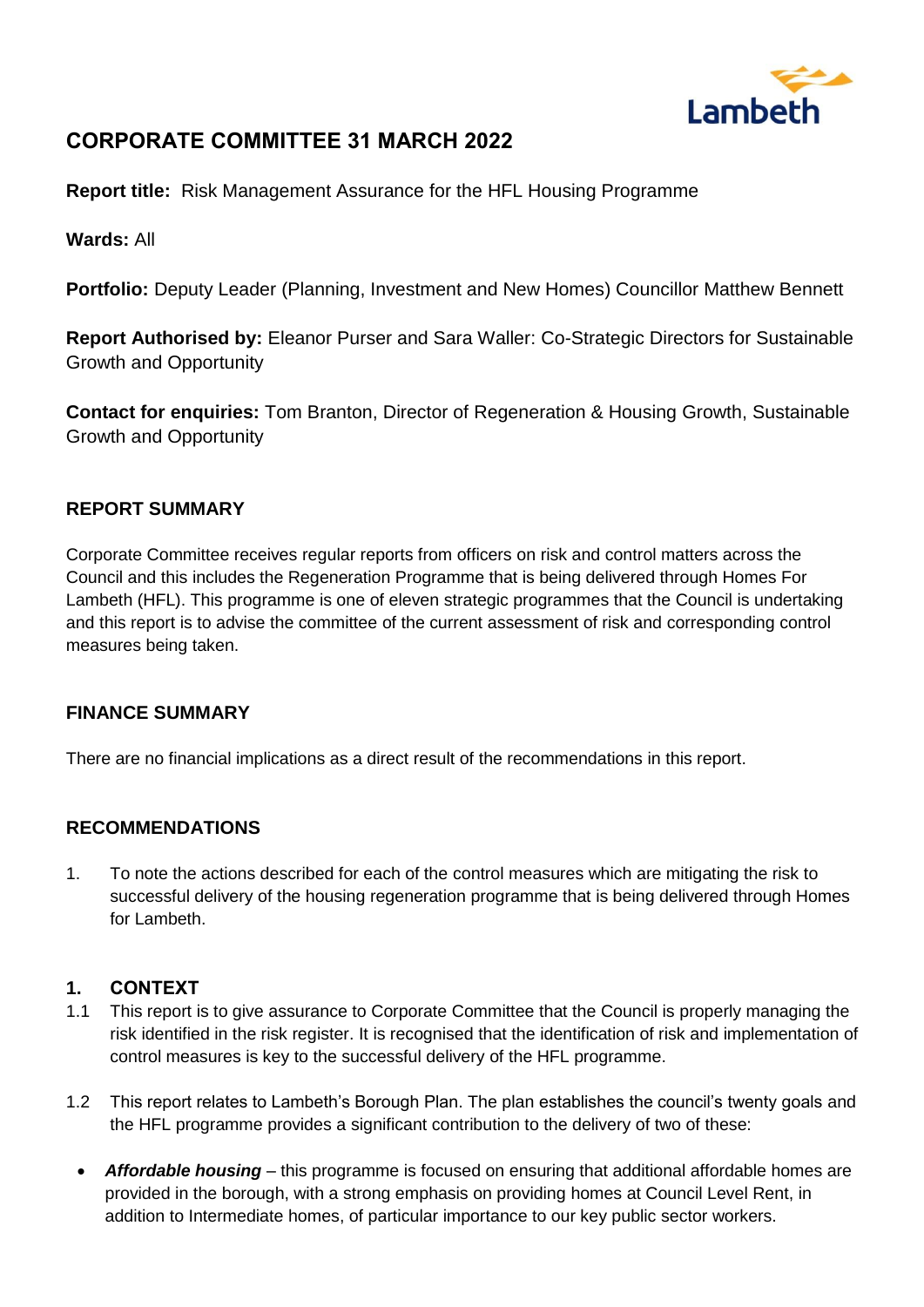*Housing quality* – this programme includes the renewal of six council estates, providing improved quality homes for many residents, the new homes also being of higher environmental standards.

# **2. PROPOSAL AND REASONS**

- 2.1 In consideration of the remit of the Committee and to support it with undertaking its function, we have agreed to regularly submit a risk management assurance report to the Committee. This report is in a format that has been agreed by the committee. This format identifies the risk, its cause and effect and details the Control Measures being implemented to manage the risk. We have identified the Control Owner for each of the Control Measures and detail how the Control Measures will be implemented.
- 2.2 We ask that the Committee notes the actions described for each of the control measures and considers how these mitigate the risk to successfully delivering the housing regeneration programme that is being delivered through Homes for Lambeth.
- 2.3 The Committee is asked to put forward their observations and recommendations to the Cabinet Member for Planning, Investment and New Homes.

# **3. FINANCE**

- 3.1 There are no financial implications as a direct result of the recommendations in this report.
- 3.2 Maintaining control over risks will support successful delivery of the HFL programme within the financial parameters set out in the Business Plan approved in March 2020 and updated in the Joint Delivery Plans (JDP) of March 2021 and March 2022.

# **4. LEGAL AND DEMOCRACY**

- 4.1 The report has been submitted to Corporate Committee in its role of monitoring the effective development and operation of risk management and corporate governance in the Council.
- 4.2 There were no further comments from Democratic Services.

# **5. CONSULTATION AND CO-PRODUCTION**

5.1 Consultation on the preparation of this report and its recommendations has taken place both with senior officers within the Council, HFL and also the Member for Planning, Investment and New Homes.

### **6. RISK MANAGEMENT**

- 6.1 The HFL estate regeneration programme is one of the Council's strategic programmes and is therefore reported as a strategic risk on the Council's risk register with a particular focus on risks associated with delivering the programme to plan and budget.
- 6.2 Risk NGSR0027 is "Failure to deliver the Homes for Lambeth regeneration programme to plan which would have impacts on the Council's ability to deliver more and better homes as well as implications for the long-term management and maintenance of selected estates". This overarching HFL delivery risk is underpinned by 11 individual HFL group risks relating to Health & Safety, Macroeconomics, Governance, Scrutiny and Programme Management.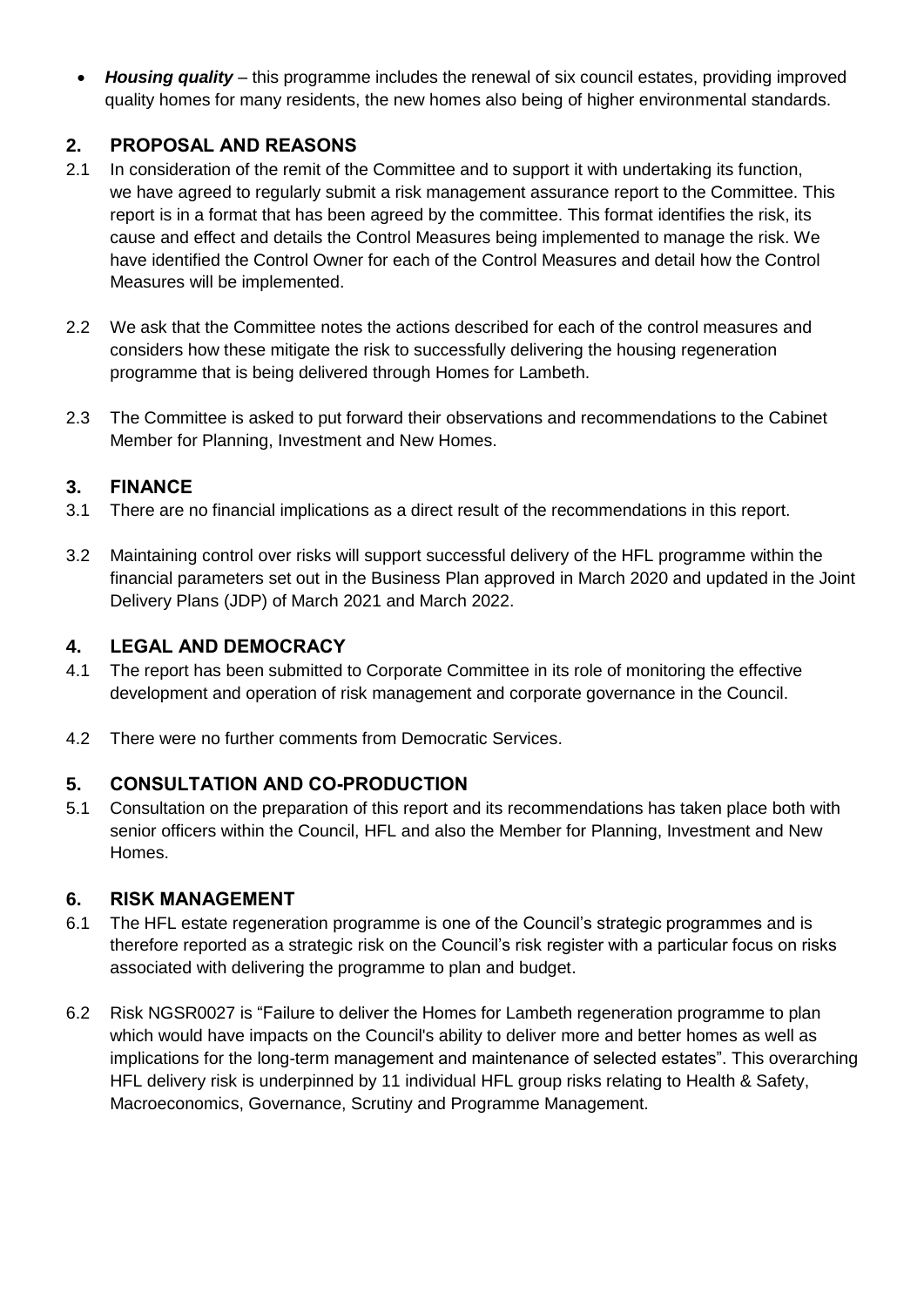6.3 Table 1 below shows the scores used for the Risk Scoring Matrix.

Table 1

|               | <b>Likelihood</b>   Very Likely = 4 | Likely = $3 \mid$ |                                           | Unlikely = $2 \mid$ Very Unlikely = 1 |
|---------------|-------------------------------------|-------------------|-------------------------------------------|---------------------------------------|
| <b>Impact</b> | Major = $8$                         |                   | Serious = $4 \mid$ Significant = $2 \mid$ | Minor $=$                             |

6.4 Table 2 below sets out the risk, score and comments.

#### Table 2

| <b>Risk and score</b>                                                                                              | <b>Comments</b>                                                                                                                                                                                                                                                                                                                                                                                                                                                      |
|--------------------------------------------------------------------------------------------------------------------|----------------------------------------------------------------------------------------------------------------------------------------------------------------------------------------------------------------------------------------------------------------------------------------------------------------------------------------------------------------------------------------------------------------------------------------------------------------------|
| <b>Growth and Opportunity</b>                                                                                      | The risk remains high due to the ambitious nature of the<br>programme. Disruption from Covid 19 and Brexit continues to<br>be monitored and tracked, the main impact of which is being<br>seen in availability of materials and labour and in construction                                                                                                                                                                                                           |
| NGSR0027: Failure to deliver the<br>estate<br>regeneration<br>programme<br>(Homes for Lambeth) to plan &<br>budget | cost inflation – these issues are also driven by the general<br>inflationary pressures being experienced across the market at<br>this time. Design work has progressed well and several<br>planning consents were obtained over the past year including:<br>Trinity Rise and Jonathan & Orsett street which has continued                                                                                                                                            |
| <b>High risk (score 24)</b><br>Strategic risk                                                                      | the momentum of delivery.                                                                                                                                                                                                                                                                                                                                                                                                                                            |
| Risk Appetite threshold: 16<br><b>Risk Response: Treat</b>                                                         | The programme remains largely on track in terms of overall<br>viability and delivery of new homes with some slippage seen<br>in the early period of the programme which is reported in the                                                                                                                                                                                                                                                                           |
| Trend:                                                                                                             | 22/23 JDP. The number of open market sales planned in the<br>first 3 years is limited which minimises the risk to delivery as in<br>the early years there is lesser reliance on the cross subsidy of<br>affordable homes from private sales revenues to support<br>delivery. This overarching HFL delivery risk is underpinned by<br>11 individual HFL group risks relating to Health & Safety,<br>Macroeconomics, Governance, Scrutiny and Programme<br>Management. |

- 6.5 The impact of failing to deliver this strategic programme is rated as Major and the likelihood of this occurring is rated Likely. Therefore, the risk score remains at 24 which is High. The risk appetite level is 16.
- 6.6 A risk appetite of 16 means that we are willing to consider all options and choose the one that is most likely to result in successful delivery. Risk will be minimised while also providing an acceptable level of business benefit. As the risk score is greater than the appetite score, we have chosen to Treat the risk which means to put plans and measures in place to bring down the risk score.
- 6.7 Table 3 identifies control measures that are each designed to support the successful delivery of the regeneration programme.
- 6.8 The Control Measures column explains the identified situation, the actions taken thus far and actions to be taken next.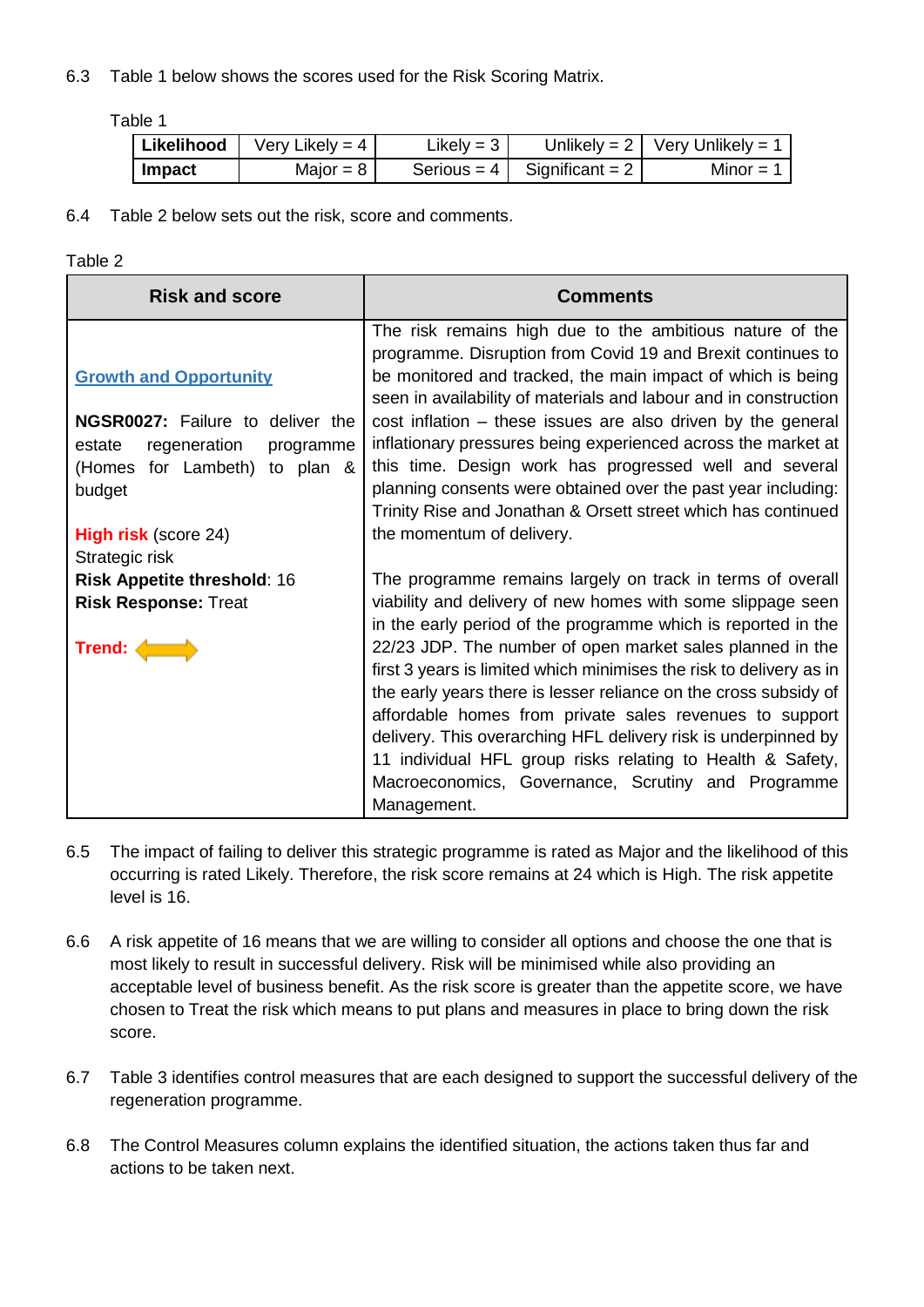#### Table 3 – Control Measures

| <b>Control Ref</b> | <b>Control Measures</b>                                                                                                                            | <b>Control</b>       |
|--------------------|----------------------------------------------------------------------------------------------------------------------------------------------------|----------------------|
|                    | <b>Standardisation of key documents</b>                                                                                                            | Owner<br>Tom Branton |
| NGSR0027/003       |                                                                                                                                                    |                      |
|                    | A number of the small site projects are under construction, with others<br>in the latter stages of their gateway process. Taking these projects to |                      |
|                    | contract close has allowed the council and HFL to co-develop a suite of                                                                            |                      |
|                    | standard form documents for use across the programme, including                                                                                    |                      |
|                    | commissioning letters, licenses for enabling works, agreements for                                                                                 |                      |
|                    | lease, leases and development loan agreements. Sale and purchase                                                                                   |                      |
|                    | agreements and underleases for the transfer of affordable homes                                                                                    |                      |
|                    | between HFL Build and Homes and related acquisition loan agreements                                                                                |                      |
|                    | between council and HFL Homes have been used for one project                                                                                       |                      |
|                    | (Knight's Walk Phase 1) and, adapted as necessary for future projects,                                                                             |                      |
|                    | will be added to the suite of agreed form documents. A protocol for the                                                                            |                      |
|                    | use of standard form agreements will be included in the plain English                                                                              |                      |
|                    | annex to the next iteration of the Shareholders' Agreement between                                                                                 |                      |
|                    | council and HFL.                                                                                                                                   |                      |
| NGSR0027/004       | Plan in detail for Compulsory Purchase Orders (CPO)                                                                                                | Tom Branton          |
|                    | Where it becomes necessary for the Council to promote a CPO in order                                                                               |                      |
|                    | to achieve vacant possession, the process including all decision-making                                                                            |                      |
|                    | stages and all resource requirements, financial and non-financial, will be                                                                         |                      |
|                    | mapped out in detail before commencement.                                                                                                          |                      |
| NGSR0027/005       | Robust programme delivery planning to be reviewed and approved                                                                                     | Tom Branton          |
|                    | by HFL and council annually                                                                                                                        |                      |
|                    | A 3-year business delivery plan, with a 2-year horizon, was approved                                                                               |                      |
|                    | and published in March 2020. Key strands of this were reported on and<br>updated in the Joint Delivery Plan, approved and published in March       |                      |
|                    | 2021. Progress over the past year will be reported in the 2022/23 JDP                                                                              |                      |
|                    | report.                                                                                                                                            |                      |
| NGSR0027/006       | A commissioning framework which has regular performance                                                                                            | Tom Branton          |
|                    | review and gateway processes is in place                                                                                                           |                      |
|                    | As above, the standard form of commissioning letters, as well as other                                                                             |                      |
|                    | documents have been agreed for use by Council and HFL. This process                                                                                |                      |
|                    | enables the Council to withhold approval or funding if a proposal does                                                                             |                      |
|                    | not satisfactorily address risk.                                                                                                                   |                      |
|                    | A gateway process was agreed for the small sites projects in 2020 and                                                                              |                      |
|                    | is now in use to obtain approvals from HFL and the Council. Lessons                                                                                |                      |
|                    | have been learnt and will be applied to future projects. The agreed                                                                                |                      |
|                    | gateway process will be adapted as necessary for the estate                                                                                        |                      |
|                    | regeneration projects, the first of which has recently entered its master                                                                          |                      |
|                    | planning phase. Both gateway processes - for small sites and for<br>estates - will be included in the plain English annex to the Shareholders'     |                      |
|                    | Agreement                                                                                                                                          |                      |
| NGSR0027/007       | HFL procurement practices and processes are robust in order to                                                                                     | <b>HFL Board</b>     |
|                    | ensure that best value is achieved                                                                                                                 |                      |
|                    | Procurement. HFL's procurement policy is intended to set out a best                                                                                |                      |
|                    | practice framework, drive value for money and describe the available                                                                               |                      |
|                    | procurement routes. The Council will continue to work with HFL, to                                                                                 |                      |
|                    | review selected procurements and procurement outcomes, collectively                                                                                |                      |
|                    | to identify and apply lessons learnt.                                                                                                              |                      |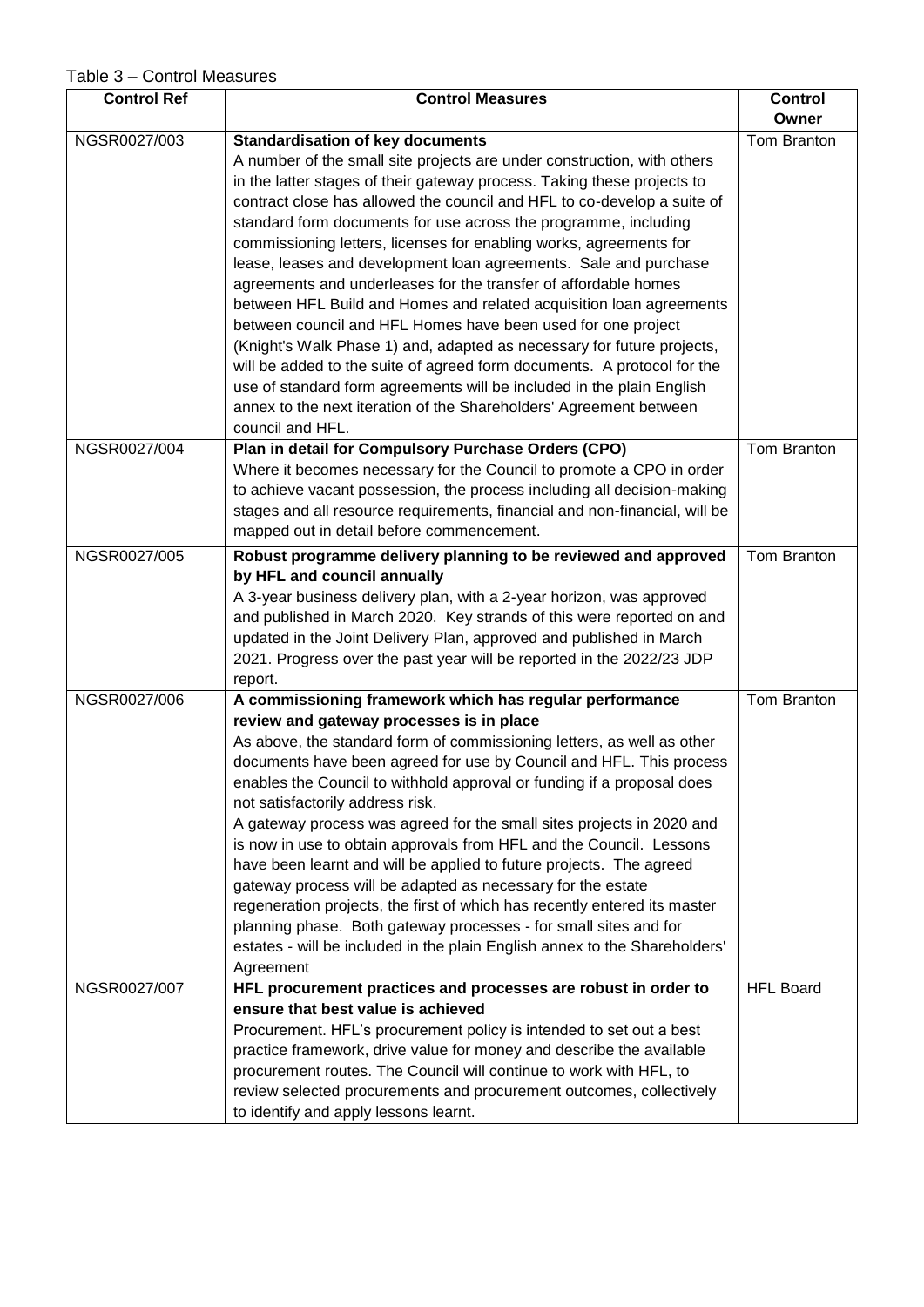| NGSR0027/008 | Ensure that HFL has sufficient professional and technical capacity          | <b>HFL Board</b> |
|--------------|-----------------------------------------------------------------------------|------------------|
|              | to deliver their programme                                                  |                  |
|              | HFL's capacity plans are regularly reviewed (employee skills and            |                  |
|              | numbers; procurement of consultants and delivery partners; systems,         |                  |
|              | processes, strategies and policies) to ensure they can deliver the          |                  |
|              | regeneration programme as planned                                           |                  |
| NGSR0027/009 | Ensure that council team has sufficient professional and technical          | Tom Branton      |
|              | capacity to deliver their parts of the programme and to act as              |                  |
|              | commissioner of and client to HFL                                           |                  |
|              | The council team has been in place since early 2020 but is being            |                  |
|              | strengthened to reflect the growing demands of an increasing number of      |                  |
|              | projects entering the delivery stage. A restructure of the Housing          |                  |
|              | Delivery team has been finalised and recruitment continues.                 |                  |
| NGSR0027/011 | Opportunities to secure third party financial support e.g from the          | Tom Branton      |
|              | <b>GLA to be maximised</b>                                                  |                  |
|              | Available Affordable Housing (AH) grant and ring-fenced recycled Right      |                  |
|              | to Buy receipts are fully allocated in the approved Business Plan (as       |                  |
|              | updated in the Joint Delivery Plan). In April 2021 HFL submitted an         |                  |
|              | application to GLA for AH grant in GLA's 2021-26 funding programme,         |                  |
|              | GLA have awarded c.£28m funding to the HFL programme to support             |                  |
|              | the delivery of Social Rent and Affordable Home Ownership homes.            |                  |
|              | Programme plans and financial models will be refreshed to reflect this      |                  |
|              | award and reported in the Joint Delivery Plan for 2022/23. The sum of       |                  |
|              | recycled Right to Buy receipts in the GLA ringfence is monitored and        |                  |
|              | any changes reported by the council to HFL. Other funding/grant             |                  |
|              | opportunities will be sought and exploited, where possible, as a result of  |                  |
|              | council and HFL closely monitoring government and other relevant            |                  |
|              | communications.                                                             |                  |
| NGSR0027/012 | Maintain a watching brief on the impacts of Covid 19 and Brexit and         | <b>HFL Board</b> |
|              | take mitigating actions                                                     |                  |
|              | Covid 19 and/or Brexit and/or Building Safety Bill impact on construction   |                  |
|              | costs, homes values and other relevant variables being monitored and        |                  |
|              | regularly reported by HFL to board and to council. Industry response is     |                  |
|              | also being monitored. Actions in response may include Covid 19 clauses      |                  |
|              | in contracts. The impact on state aid law of Brexit is under consideration, |                  |
|              | with advice sought from council legal and external lawyers.                 |                  |
|              | Enhanced H&S monitoring and compliance with social distancing               |                  |
|              | Follow government guidance on working patterns.                             |                  |
|              | Use of technology to enable virtual consultation on plans and designs.      |                  |
|              | Scheme appraisals will reflect latest cost estimates based on designs       |                  |
|              | meeting prevailing H&S, quality and planning standards, and carry           |                  |
|              | sufficient contingency.                                                     |                  |
| NGSR0027/013 | Standardise methods and standards to ensure that HFL supports               | <b>HFL Board</b> |
|              | Lambeth's zero carbon commitment                                            |                  |
|              | Reporting and Monitoring on the Circular Economy is being carried out       |                  |
|              | on all projects. Projects are benchmarked against Part L of the Building    |                  |
|              | Regulations (2013). Pre-demolition audits are carried out ahead of          |                  |
|              | demolition to determine which materials are suitable for reuse/recycling.   |                  |
|              | Regular monitoring of site waste reduction performance against industry     |                  |
|              | standard benchmark targets.                                                 |                  |

6.9 A complete review of all development variables and risks will take place in 2022/23 as part of producing the second 3 year business plan forecast which will cover the period 2023 to 2026.

# **7. EQUALITIES IMPACT ASSESSMENT**

7.1 An independent programme level EQIA has been completed across the six estates.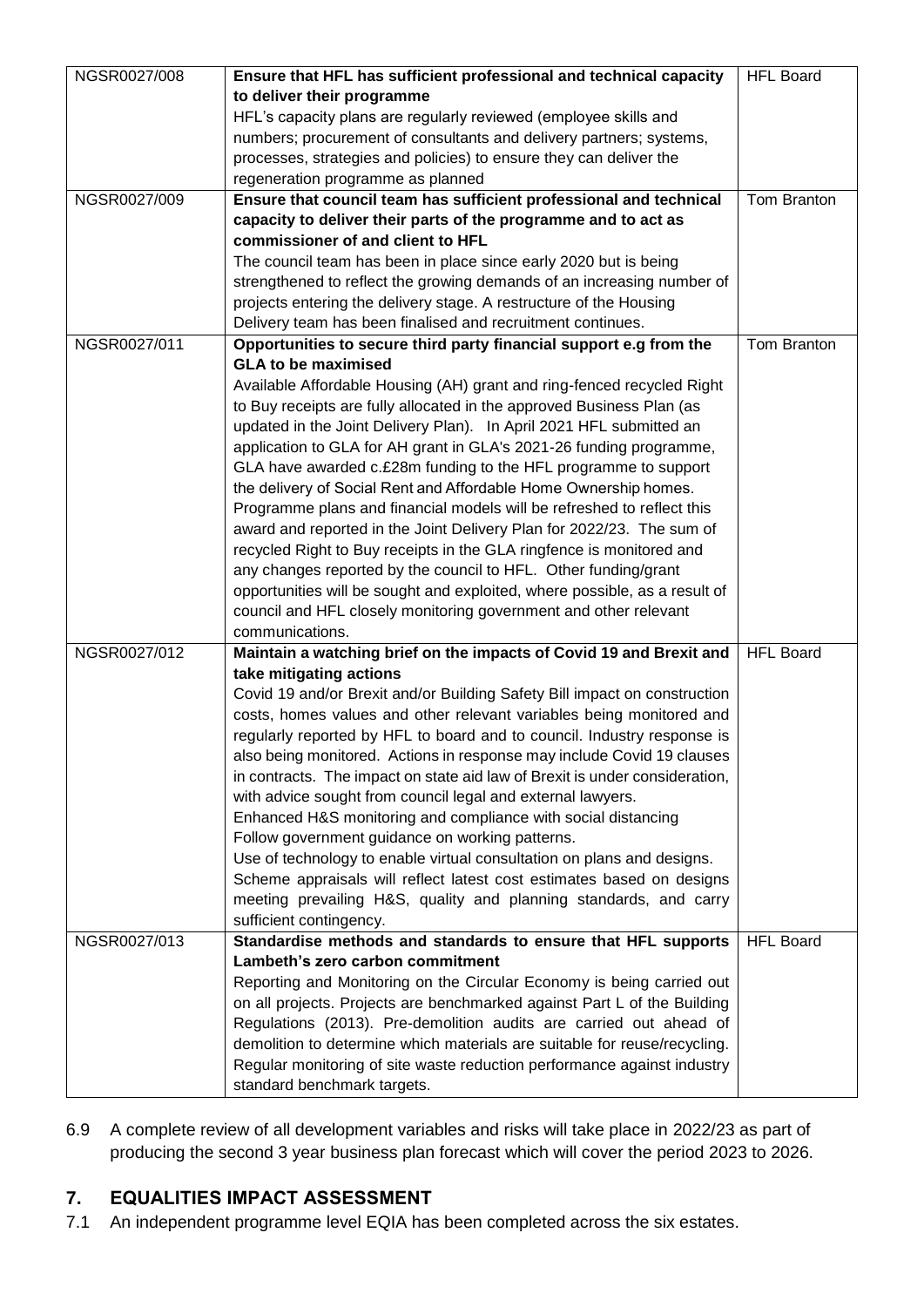- 7.2 The findings and action plans resulting from the independent study was considered by the Equalities Panel on 17 March 2020 and reported on as part of the HFL Delivery Plan and HFL Corporate Plan Cabinet Member Delegated Decision Report (CMDDR), 30 March 2020.
- 7.3 A review of progress made implementing the mitigations identified in the 2020 EQIA, as well as future actions planned for 2022-2023, was presented to the council's Corporate Equalities Panel on 1 March 2022.

# **8. COMMUNITY SAFETY**

8.1 Maintaining control over risks will support the successful delivery of the HFL programme. Projects within the programme are being designed to have personal outdoor space for each home with consideration given to security. Communal spaces will discourage anti-social behaviour and support community activity.

## **9. ORGANISATIONAL IMPLICATIONS Environmental**

9.1 Maintaining control over risks will support the successful delivery of the HFL programme. Projects within the programme will deliver new homes that are more efficient in how they are built and run.

## **Health**

9.2 Maintaining control over risks will support the successful delivery of the HFL programme. Projects within the programme are being designed to address issues regarding community adaptability and resilience as well as social and cultural life.

# **Corporate Parenting**

9.3 Maintaining control over risks will support the successful delivery of the HFL programme. Projects within the programme will deliver a significant number of one-bedroom affordable homes which are generally the type of property that Lambeth care leavers bid for when they are ready to live independently.

### **Staffing and accommodation**

9.4 Not applicable.

### **Responsible Procurement**

9.5 Not applicable.

# **10. TIMETABLE FOR IMPLEMENTATION**

10.1 Not applicable.